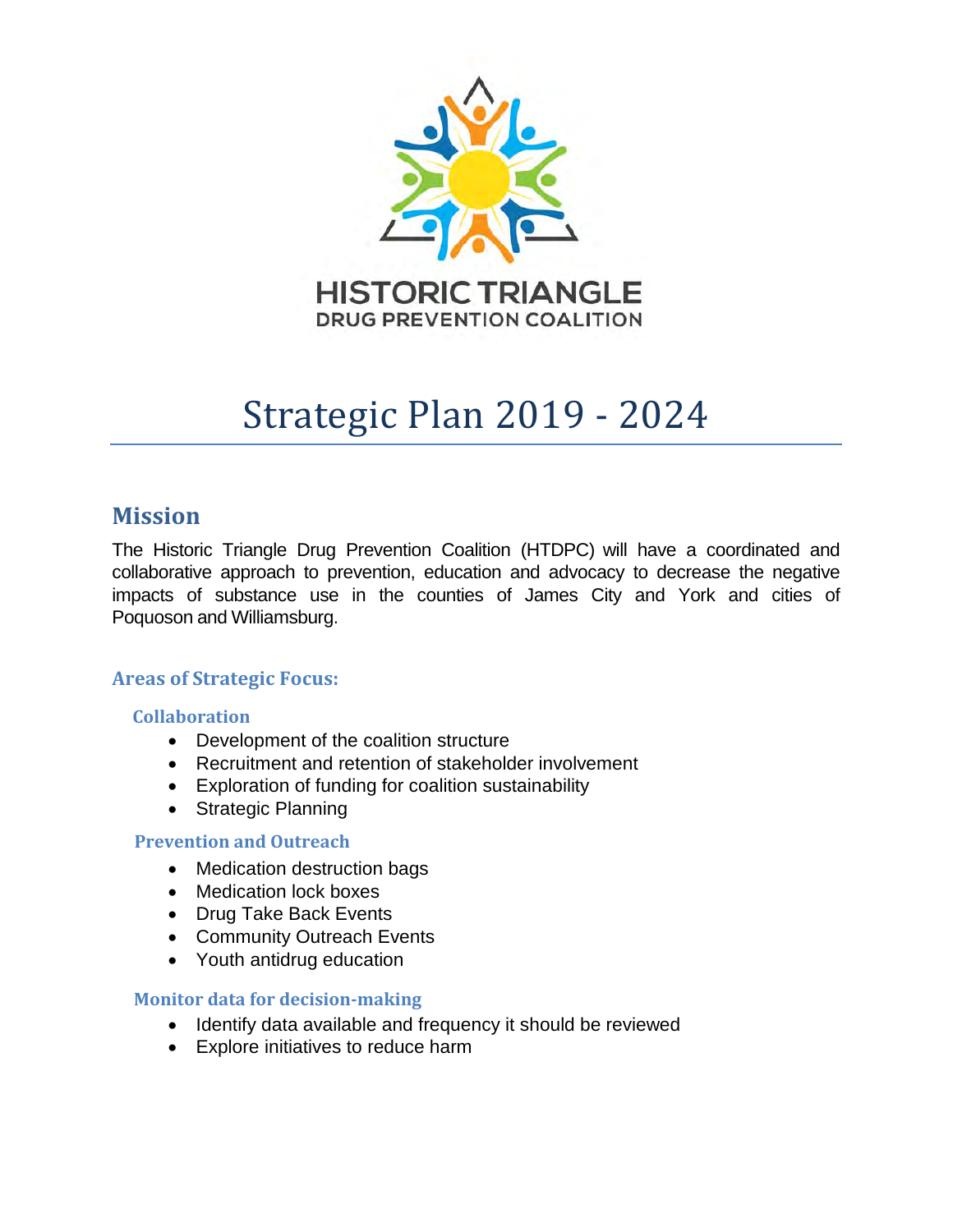## **Strategic Goals**

The Historic Triangle Drug Prevention Coalition has identified three (3) critical goals to be achieved during the next three (3) to five (5) years. These ambitious goals indicate our organizational priorities and directly support our Mission. Each respective goal is supported by an Action Plan designed to ensure successful implementation.

#### **GOAL 1**

| The Historic Triangle Drug Prevention Coalition will recruit and retain broad<br>stakeholder involvement to ensure sustainability and have a positive impact on<br>the communities we serve.                                                                                    |  |  |
|---------------------------------------------------------------------------------------------------------------------------------------------------------------------------------------------------------------------------------------------------------------------------------|--|--|
| Objective 1: Create and adopt Bylaws and infrastructure to quide coalition<br>development and activities.                                                                                                                                                                       |  |  |
| Strategies:<br>Develop a leadership structure that represents all four localities<br>Create committees to carry out the work of the coalition<br>Identify a fiscal agent to manage grants and expenditures                                                                      |  |  |
| Objective 2: Implement a plan for broad stakeholder involvement.<br>Strategies:<br>Determine sectors without representation and plans for recruitment<br>Identify potential stakeholders<br>Assess meetings times routinely to maximize stakeholder involvement                 |  |  |
| Objective 3: Explore opportunities for funding priorities set by the Coalition.<br>Strategies:<br>Establish a list of stakeholders and resources they have available<br>Submit grant applications when available.<br>Participate in CADCA and state-wide coalition development. |  |  |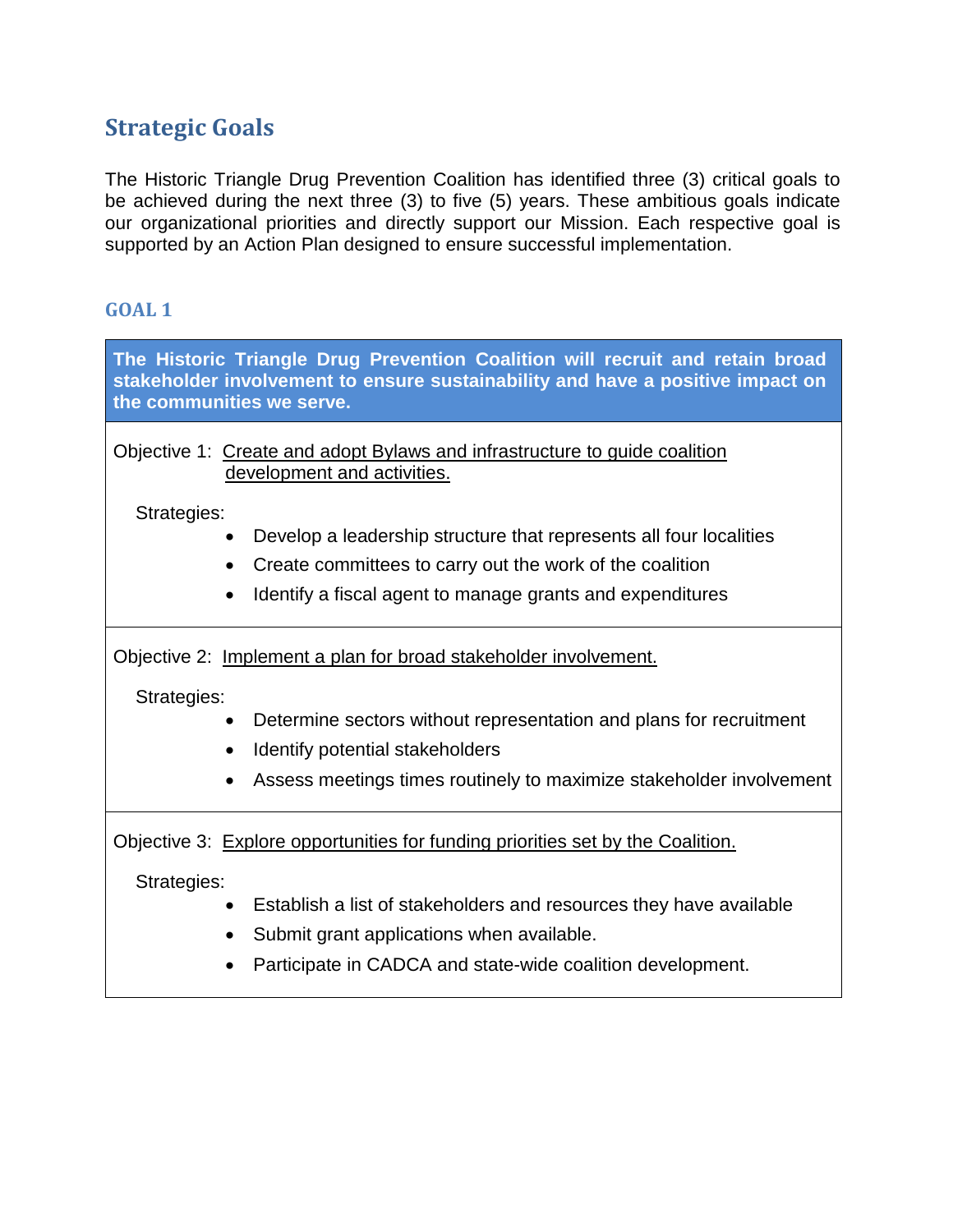**GOAL 2**

 $\mathcal{L}^{\text{max}}_{\text{max}}$  , where  $\mathcal{L}^{\text{max}}_{\text{max}}$ 

|             | The Historic Triangle Drug Prevention Coalition will develop a comprehensive<br>social marketing campaign to carry out prevention and outreach activities. |
|-------------|------------------------------------------------------------------------------------------------------------------------------------------------------------|
|             | Objective 1: Increase public education and awareness of drug use and prevention.                                                                           |
| Strategies: |                                                                                                                                                            |
|             | Develop a clear message regarding the mission of the coalition and<br>present it to potential stakeholders.                                                |
|             | Identify platforms to be used by the coalition to communicate with<br>$\bullet$<br>stakeholders (FB, Twitter, PSAs).                                       |
|             | Plan and hold Town Hall Meetings.<br>$\bullet$                                                                                                             |
|             | Develop materials to be disseminated at health fairs, Safety Town<br>$\bullet$<br>and Drug Take Back Days.                                                 |
|             | Objective 2: Develop prevention education sessions and speakers bureau to be a<br>resource to the community.                                               |
| Strategies: |                                                                                                                                                            |
|             | Offer prevention education sessions to various sectors of the<br>$\bullet$<br>community (faith based groups, businesses, etc.).                            |
|             | Collaborate with school resource officers to provide education to<br>$\bullet$<br>parent groups.                                                           |
|             | Develop a centralized list of speakers and topics available to<br>community groups (subject matter experts).                                               |

 $\label{eq:2.1} \frac{1}{2} \sum_{i=1}^n \frac{1}{2} \sum_{j=1}^n \frac{1}{2} \sum_{j=1}^n \frac{1}{2} \sum_{j=1}^n \frac{1}{2} \sum_{j=1}^n \frac{1}{2} \sum_{j=1}^n \frac{1}{2} \sum_{j=1}^n \frac{1}{2} \sum_{j=1}^n \frac{1}{2} \sum_{j=1}^n \frac{1}{2} \sum_{j=1}^n \frac{1}{2} \sum_{j=1}^n \frac{1}{2} \sum_{j=1}^n \frac{1}{2} \sum_{j=1}^n \frac{$